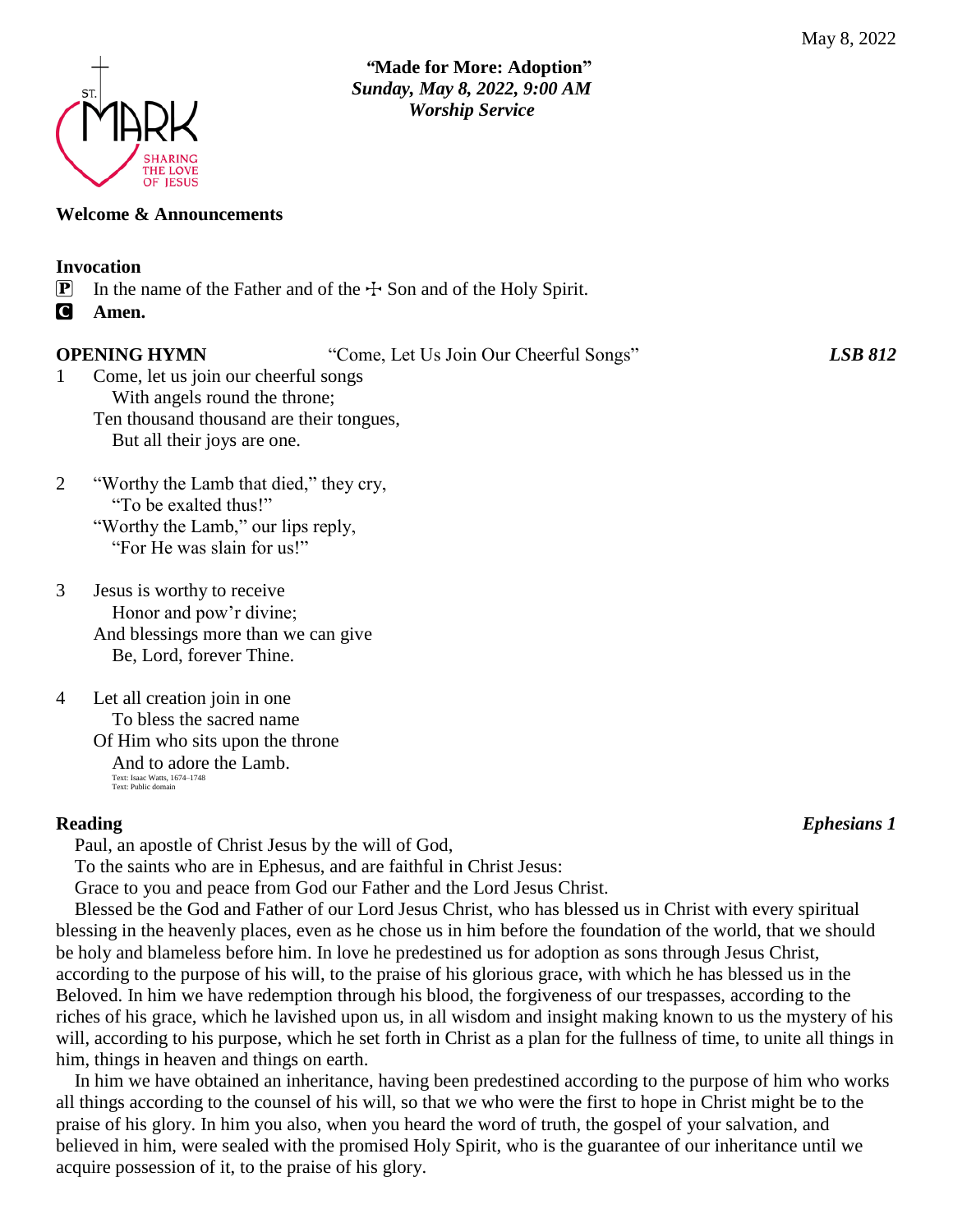For this reason, because I have heard of your faith in the Lord Jesus and your love toward all the saints, I do not cease to give thanks for you, remembering you in my prayers, that the God of our Lord Jesus Christ, the Father of glory, may give you a spirit of wisdom and of revelation in the knowledge of him, having the eyes of your hearts enlightened, that you may know what is the hope to which he has called you, what are the riches of his glorious inheritance in the saints, and what is the immeasurable greatness of his power toward us who believe, according to the working of his great might that he worked in Christ when he raised him from the dead and seated him at his right hand in the heavenly places, far above all rule and authority and power and dominion, and above every name that is named, not only in this age but also in the one to come. And he put all things under his feet and gave him as head over all things to the church, which is his body, the fullness of him who fills all in all.

And now, little children, abide in him, so that when he appears we may have confidence and not shrink from him in shame at his coming. If you know that he is righteous, you may be sure that everyone who practices righteousness has been born of him.

See what kind of love the Father has given to us, that we should be called children of God; and so we are. The reason why the world does not know us is that it did not know him. Beloved, we are God's children now, and what we will be has not yet appeared; but we know that when he appears we shall be like him, because we shall see him as he is. And everyone who thus hopes in him purifies himself as he is pure.

#### *Please stand*

But to all who did receive him, who believed in his name, he gave the right to become children of God, who were born, not of blood nor of the will of the flesh nor of the will of man, but of God.

### **Confession of Sins**

C Heavenly Father, You have given to us a great inheritance. Because of Jesus, we have been made Your children. And yet, we often fail to live as Your children. We choose to do what we want to do. We hurt You and others through what we say, what we do, and the thoughts that we think. Help us, dear Father, to return back to You. Help us to live as Your children.

#### *Pause for personal confession of sins.*

#### **Receiving God's Forgiveness**

#### **Apostles' Creed**

C I believe in God, the Father Almighty, maker of heaven and earth.

> And in Jesus Christ, His only Son, our Lord, who was conceived by the Holy Spirit, born of the virgin Mary, suffered under Pontius Pilate, was crucified, died and was buried. He descended into hell. The third day He rose again from the dead. He ascended into heaven and sits at the right hand of God the Father Almighty. From thence He will come to judge the living and the dead.

I believe in the Holy Spirit, the holy Christian Church,

### **Reading** *1 John 2:28—3:3*

# **Reading** *John 1:12–13*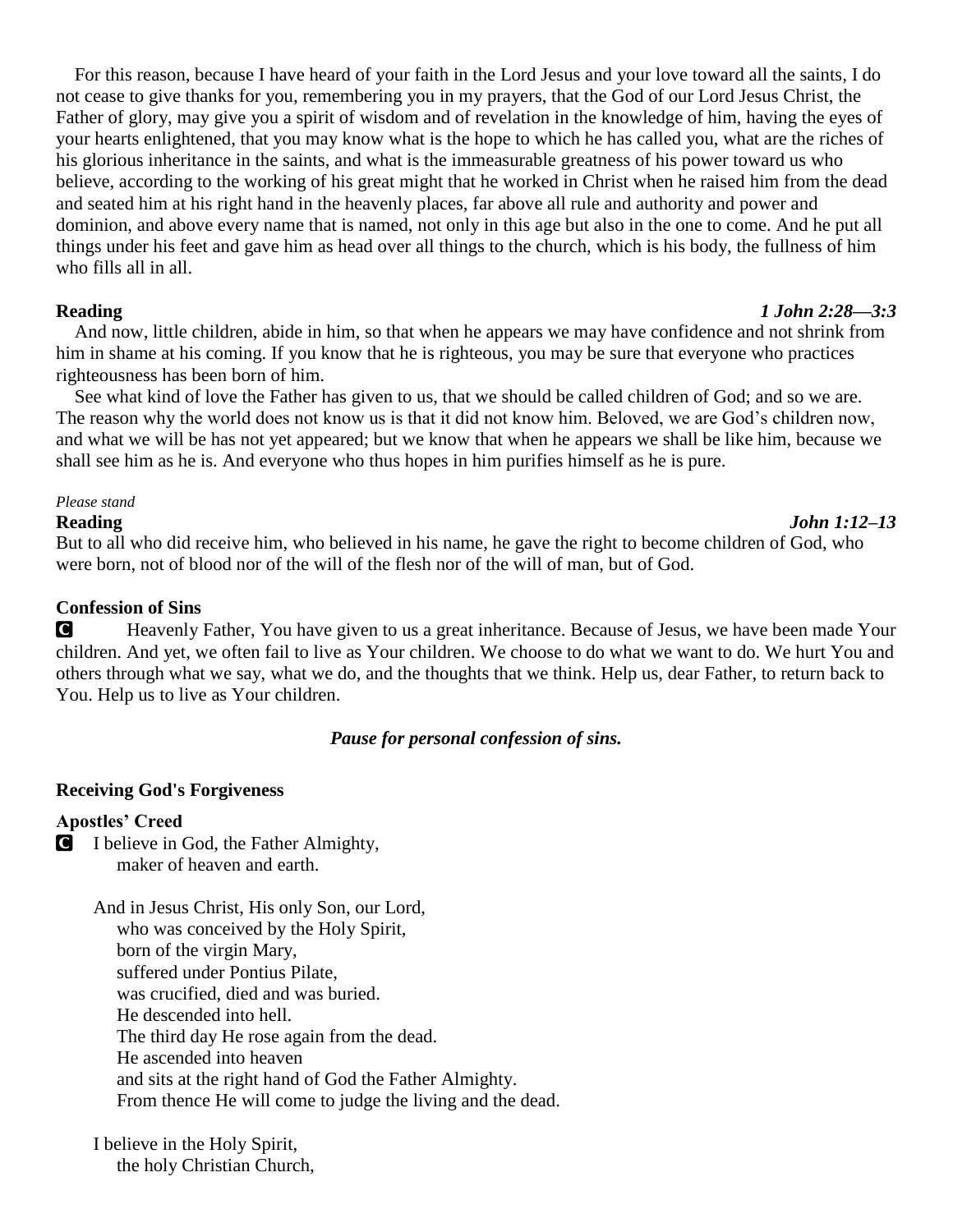the communion of saints, the forgiveness of sins, the resurrection of the body, and the life  $\pm$  everlasting. Amen.

# **Prayer of the Church**

### **Lord's Prayer**

**C** Our Father who art in heaven, hallowed be Thy name, Thy kingdom come, Thy will be done on earth as it is in heaven; give us this day our daily bread; and forgive us our trespasses as we forgive those who trespass against us; and lead us not into temptation, but deliver us from evil. For Thine is the kingdom and the power and the glory forever and ever. Amen.

#### *Please be seated.*

1 O God of God, O Light of Light, O Prince of Peace and King of kings: To you in heaven's glory bright The song of praise forever rings. To Him who sits upon the throne, The Lamb once slain but raised again, Be all the glory He has won, All thanks and praise! Amen, amen.

2 For deep in prophets' sacred page, And grand in poets' wingèd word, Slowly in type, from age to age The nations saw their coming Lord; Till through the deep Judean night Rang out the song, "Goodwill to men!" Sung once by firstborn sons of light, It echoes now, "Goodwill!" Amen.

3 That life of truth, those deeds of love, That death so steeped in hate and scorn— These all are past, and now above He reigns, our King once crowned with thorn. Lift up your heads, O mighty gates! So sang that host beyond our ken. Lift up your heads, your King awaits.

We lift them up. Amen, amen.

**SERMON HYMN** <sup>"O God</sup> of God, O Light of Light" *LSB 810*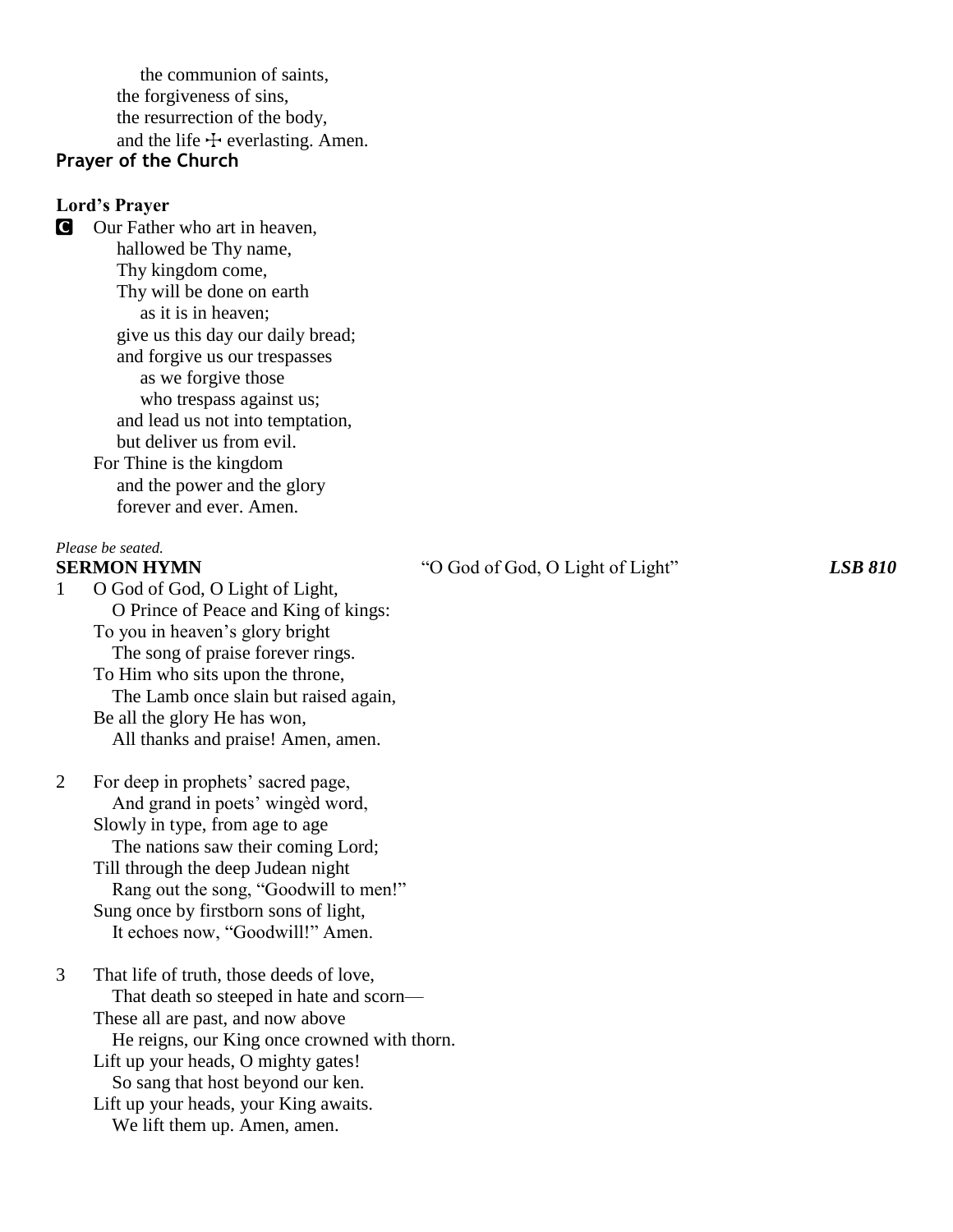And shout His name, His mercies tell! Sing, heav'nly host, your praise prolong, And all on earth, your anthem swell! All hail, O Lamb for sinners slain! Forever let the song ascend! Worthy the Lamb, enthroned to reign, All glory, pow'r! Amen, amen. Text: John Julian, 1839 –1913, alt. Text: Public domain **Sermon "Made for More: Adoption" Closing Prayer Benediction** *LSB 166* P The Lord bless you and keep you. The Lord make His face shine on you and be gracious to you. The Lord look upon you with favor and  $+$  give you peace. C **Amen. DEPARTING HYMN** "In Thee Is Gladness" *LSB 818* 1 In Thee is gladness Amid all sadness, Jesus, sunshine of my heart. By Thee are given The gifts of heaven, Thou the true Redeemer art. Our souls Thou wakest, Our bonds Thou breakest; Who trusts Thee surely Has built securely; He stands forever: Alleluia! Our hearts are pining To see Thy shining, Dying or living To Thee are cleaving; Naught can us sever: Alleluia! 2 Since He is ours, We fear no powers, Not of earth nor sin nor death. He sees and blesses In worst distresses; He can change them with a breath. Wherefore the story Tell of His glory With hearts and voices; All heav'n rejoices In Him forever: Alleluia! We shout for gladness, Triumph o'er sadness, Love Him and praise Him

4 Then raise to Christ a mighty song,